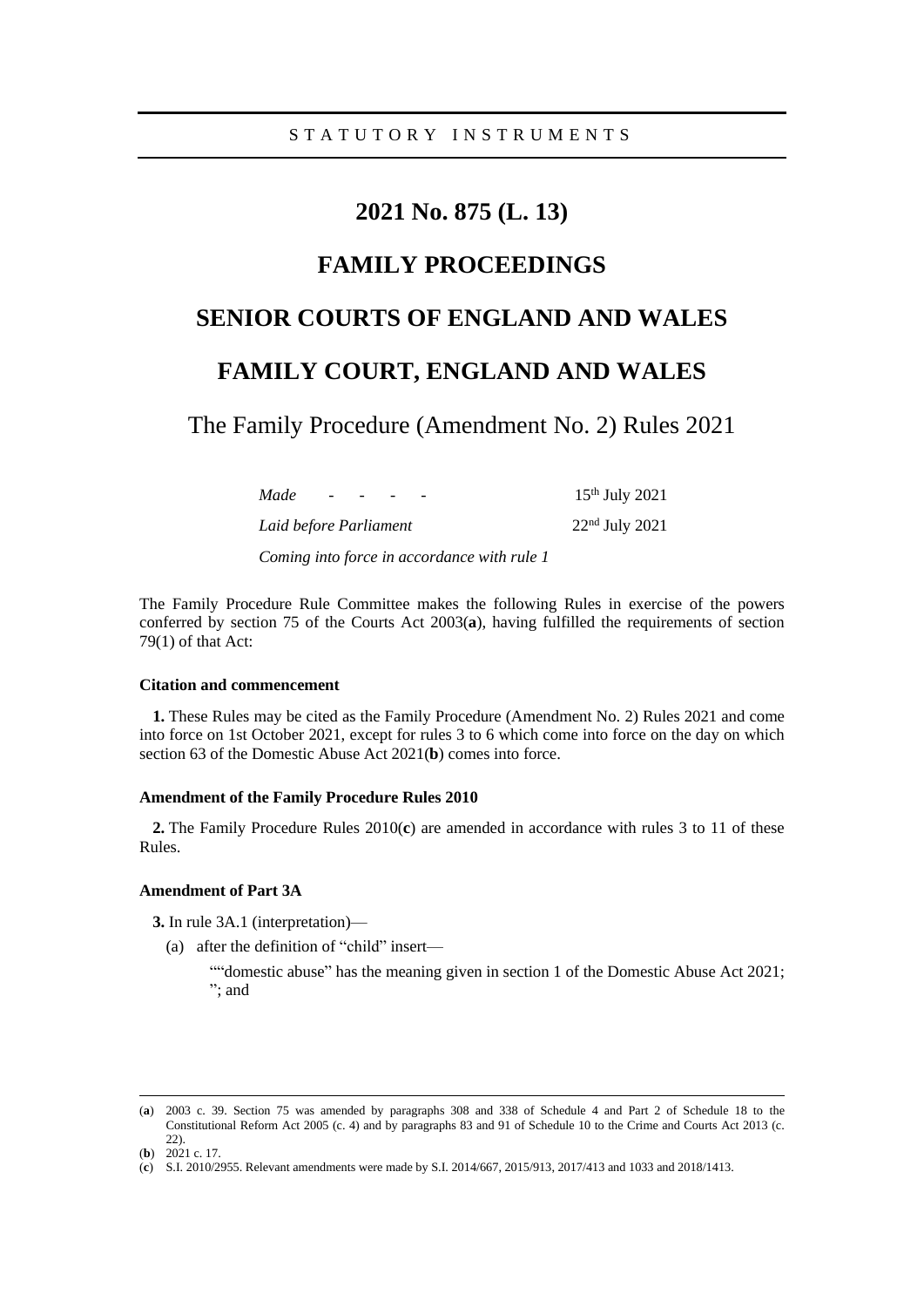(b) after the definition of "participation direction" insert—

""relative" has the meaning given by section 63(1) of the 1996 Act(a);

"victim" includes a child to whom section 3(2) of the Domestic Abuse Act 2021 applies; and".

**4.** In rule 3A.2 (application of provisions in this Part) after paragraph (2) insert—

"(3) Rules 3A.3 to 3A.5 do not apply to a party or witness who—

- (a) falls within the assumption set out at rule 3A.2A(1); and
- (b) has not made a request of a kind referred to in rule 3A.2A(2).".

**5.** After rule 3A.2 (application of provisions in this Part) insert—

#### **"Court's duty to consider making participation directions: victims of domestic abuse**

**3A.2A.**—(1) Subject to paragraph (2), where it is stated that a party or witness is, or is at risk of being, a victim of domestic abuse carried out by a party, a relative of another party, or a witness in the proceedings, the court must assume that the following matters are diminished—

(a) the quality of the party's or witness's evidence;

(b) in relation to a party, their participation in the proceedings.

(2) The party or witness concerned can request that the assumption set out in paragraph (1) does not apply to them if they do not wish it to.

(3) Where the assumption set out in paragraph (1) applies, the court must consider whether it is necessary to make one or more participation directions.".

**6.** In the heading to rule 3A.3 (court's duty to consider vulnerability of a party or witness) for "a party or witness" substitute "other parties or witnesses".

### **Amendment of Part 10**

**7.** In rule 10.3(service of the application)—

- (a) in paragraph (1) after "must" insert ", subject to any order made under rule 6.35 or 6.36,"; and
- (b) omit the words in brackets after paragraph (4).

**8.** In rule 10.6(1) (service of an order) for "The applicant" substitute "Subject to any order made under rule 6.35 or 6.36, the applicant".

**9.** In rule 10.10(3)(b) (service of an order on the officer for the time being in charge of a police station) for "the order was served following a request under rule 10.6(2) substitute "rule 10.6(2) applies".

### **Amendment of rule 27.11**

**10.** In rule 27.11 (attendance at private hearings)—

- (a) in paragraph  $(2)$ 
	- (i) at the end of sub-paragraph (f) omit "and";

<sup>(</sup>**a**) The Family Law Act 1996 (c. 27). Section 63(1) was amended by paragraphs 85 and 88 of Schedule 3 to the Adoption and Children Act 2002 (c. 38), paragraph 41 of Schedule 10 to the Domestic Violence, Crime and Victims Act 2004 (c. 28), paragraph 14 of Part 1 of Schedule 9 and Schedule 30 to the Civil Partnership Act 2004 (c. 33), paragraph 3 of Part 1 of Schedule 2 to the Forced Marriage (Civil Protection) Act 2007 (c. 20), paragraph 37 of Part 1 of Schedule 6 to the Human Fertilisation and Embryology Act 2008 (c. 22), paragraphs 129 and 138 of Part 1 to Schedule 11 to the Crime and Courts Act 2013, section 18(2)(b) of the Children and Families Act 2014 (c. 6), paragraph 17 of Schedule 4 to the Serious Crime Act 2015 (c. 9) and S.I. 2018/1413.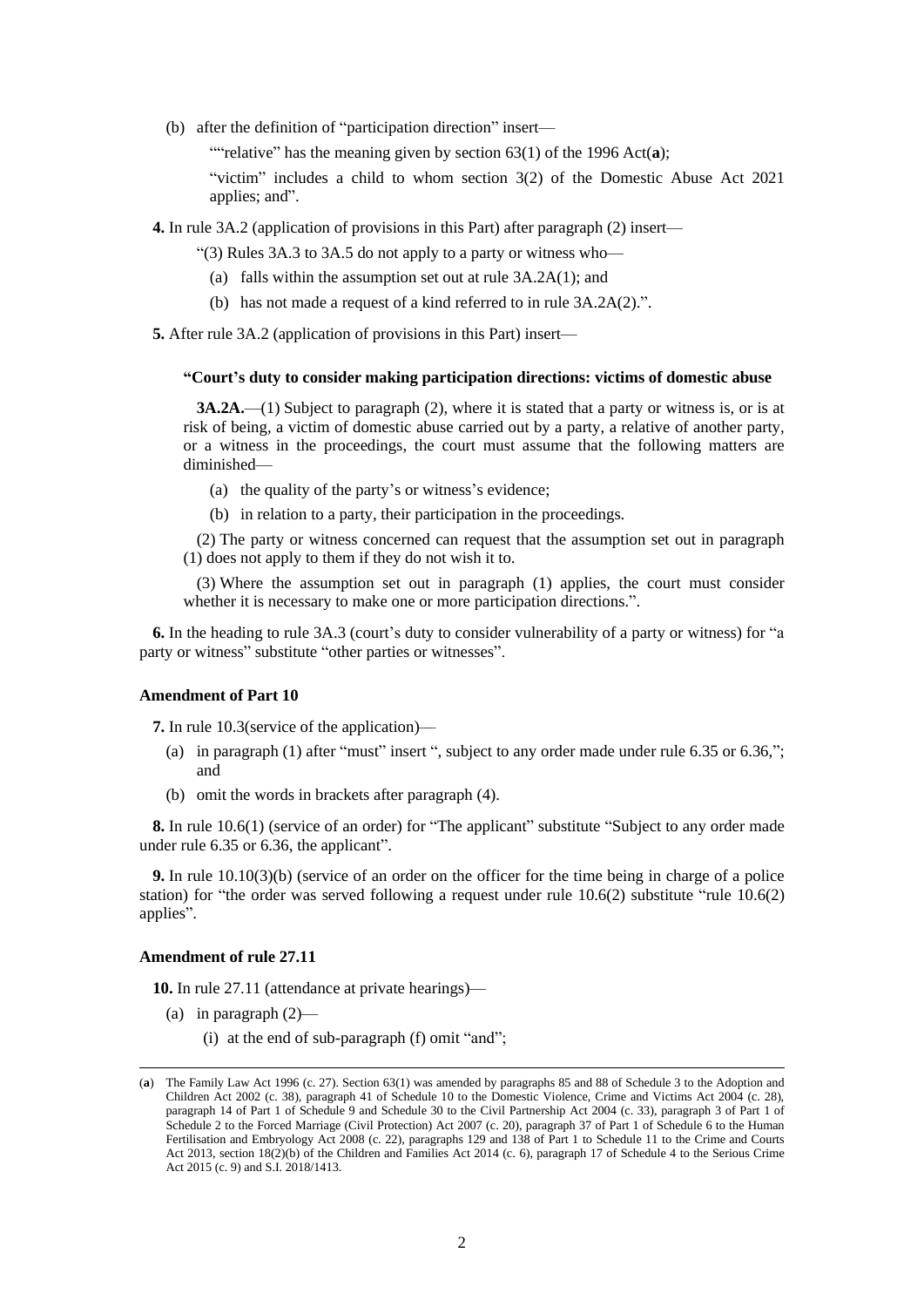- (ii) after sub-paragraph (f) insert—
	- "(ff)a duly authorised lawyer attending for journalistic, research or public legal educational purposes; and";
- (b) in paragraphs (3) and (5) after "paragraph  $(2)(f)$ " insert "and (ff)";
- (c) in paragraph (4) after "paragraph  $(2)(f)$ " insert "or (ff)"; and
- (d) for paragraph (7) substitute—
	- "(7) In this rule—

"duly accredited" refers to accreditation in accordance with any administrative scheme for the time being approved for the purposes of this rule by the Lord Chancellor; and "duly authorised lawyer" means a person who meets the criteria specified in Practice Direction 27B.".

## **Amendment of rule 29.6**

**11.** In rule 29.6(1) (documents in proceedings concerning gender recognition)—

- (a) at the end of sub-paragraph (aa) omit "or"; and
- (b) after sub-paragraph (aa) insert—

"(ab) section 50(1)(d) of the 2004 Act(**a**);

(ac) section  $50(1)(e)$  of the 2004 Act; or".

*Sir Andrew McFarlane, President of the Family Division*

*Poonam Bhari District Judge Branston Melanie Carew Graeme Fraser His Honour Judge Godwin Mr Justice Mostyn Her Honour Judge Raeside District Judge Suh Rhys Taylor*

I allow these Rules

*[Lord Wolfson QC]* Parliamentary Under-Secretary of State Ministry of Justice

Date: 15<sup>th</sup> July 2021

## **EXPLANATORY NOTE**

*(This note is not part of the Rules)*

These Rules amend the Family Procedure Rules 2010 ("the FPR") (S.I. 2010/2955).

Rules 3 to 6 insert provisions into Part 3A of the FPR as required by section 63 of the Domestic Abuse Act 2021 (c. 17). The amendments automatically deem victims of domestic abuse as "vulnerable" for the purposes of determining whether a participation direction should be made.

<sup>(</sup>**a**) The Civil Partnership Act 2004.